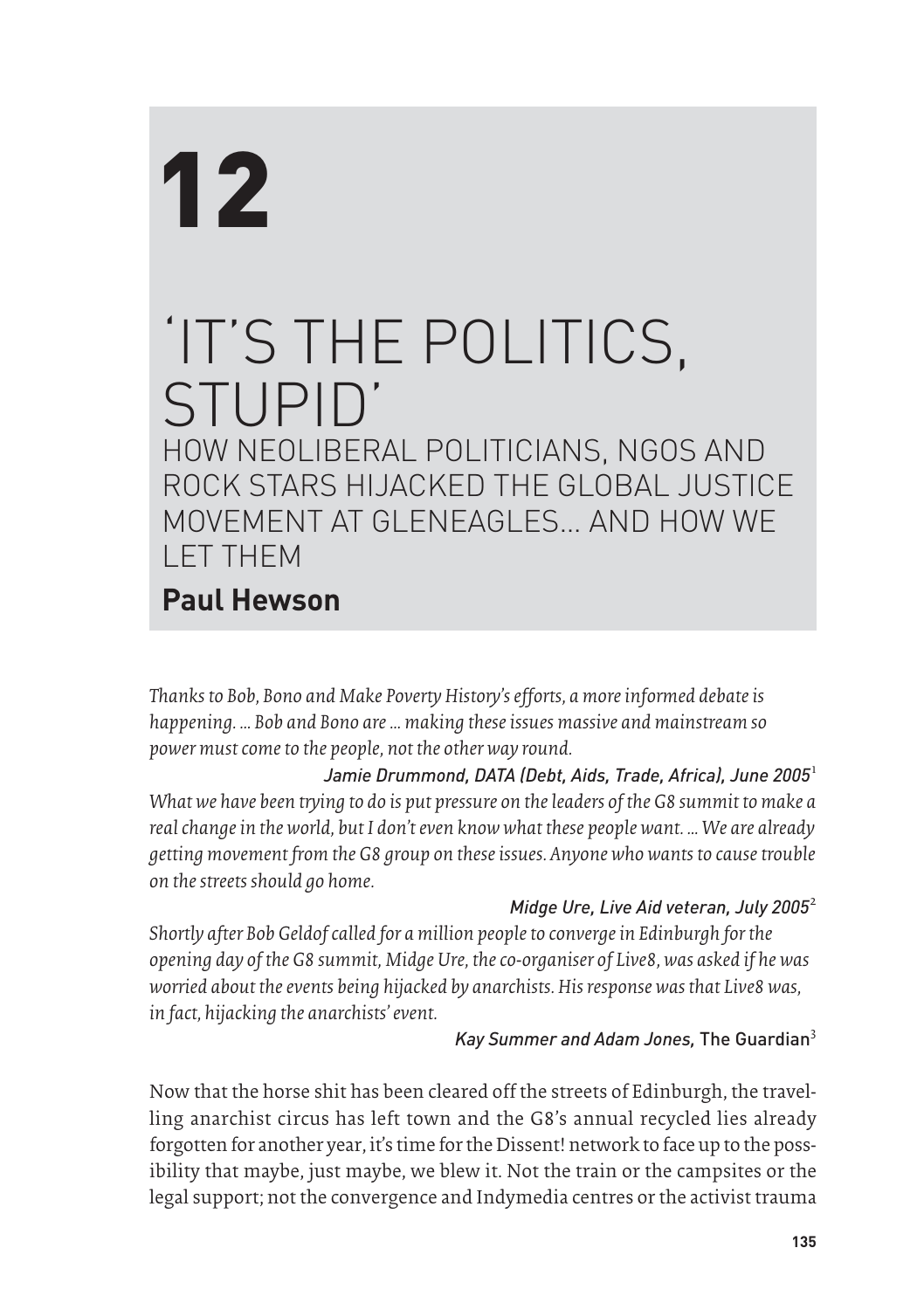support; not even the blockades, which might have been unwelcoming for a mass action but caused far more disruption than first thought. No, where we let ourselves down was actually in relation to the most important aspect of all – the G8 itself.

Despite two years of counter-G8 preparations and a decade of undermining the G8 governments' assumed right to impose their collective will on the rest of the planet, the Gleneagles summit was the most politically legitimised, ideologically uncontested gathering in its grubby little history. One statistic tells it all: in 2001, 300,000 people hit the streets of Genoa to protest against the G8; in 2005, the same number came out in Edinburgh to *welcome* Blair, Bush, Berlusconi and co. to Scotland. As far as most of the people who get their news and views from the mass media were concerned, the G8 summit was a high-level inter-governmental summit at which world leaders in the North were taking historic decisions to help eradicate poverty and needless deaths in Africa. These bastards left Scotland with their reputations enhanced, boosted by a chorus of cheers from everyone from international statesmen and newspaper editorials to those meddling rock stars whose vanity project drowned out the dismay of even Make Poverty History (MPH). In the real world – not the activist ghetto – there was no 'dissent'.

This might sound a bit harsh. After all, the G8 is an illegitimate, undemocratic forum of global governance and taking on the politics of this year's summit would in some ways have simply lent this gang of thugs a credibility and legitimacy they don't really have. The media, the clever co-optation of UK global justice campaigners by New Labour, Oxfam and Geldof, the unfair disparity in the resources available to those NGOs and corporate interests behind the G8 agenda, and, of course, the destructive role of the Socialist Workers Party (SWP) in summit mobilisations, all made our job a lot harder. But ultimately, having good excuses doesn't change the fact that we lost. It doesn't change the fact that because we failed to make any significant inroads into popular opinion, the G8's neocolonial plan for Africa and the rest of the global South will continue unabated and the very neoliberal and authoritarian policies we oppose in the core capitalist countries will also remain largely unchallenged.

The irony and thus tragedy is that it didn't have to be this way. The Gleneagles G8 represented our best opportunity in years to put new momentum into anti-capitalism in the UK and land some telling blows on our enemies. It was also a chance to work out more clearly who we are, take our ideas to a mainstream audience and attract more people into our movement. As Dissent! begins to plan the next big 'action', I believe that now is the time for a sincere discussion within the anti-authoritarian, non-hierarchical wing of the anti-capitalist movement about who we are and what we are trying to achieve. This means learning from our mistakes – and also the strategies of others. This essay is meant as a personal contribution to that self-reflection. It is deliberately provocative – no offence intended, honest!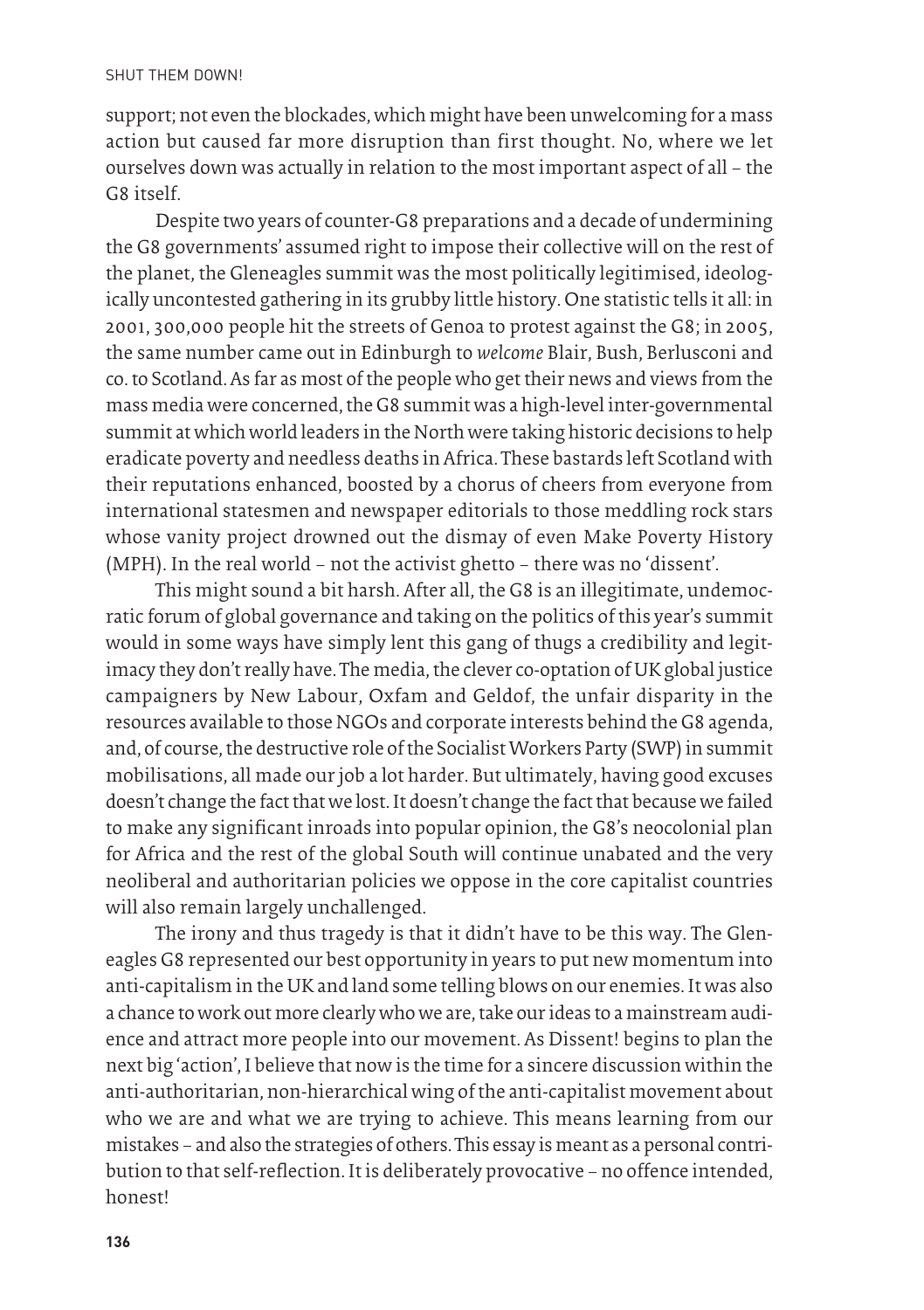

# **DOOMED TO FAILURE?**

With 12,000 police officers plus army support, a raft of new anti-terror legislation, a relatively remote location, a high level of surveillance, a mid-week meeting, a hostile mass media, a co-opted trade union and NGO movement, an international activist no-show and the events of July 7, the odds were stacked against us winning the politics of the G8 summit. Especially given the dire state of UK social movements. Gone is much of the energy that infused the anti-capitalist movement in the 1990s and early 2000s, and while there is renewed interest in 'anti-authoritarian' politics, the fractious, individualised, racially homogeneous and class-riven nature of the anarchist scene remains a massive barrier. And with British socialism and trade unionism in serious decline, combined with the haemorrhaging of the Marxist-Leninist left, the traditional labour movement is rapidly becoming extinct.

Whatever the weaknesses of their politics and memberships, having the support of unions and institutional left parties on a clear anti-G8 ticket, as in Genoa and Evian, would have made an enormous difference at Gleneagles by mobilising greater numbers on the mid-week actions and putting more pressure on MPH to adopt a more critical and confrontational position. This would have changed the political dynamic of the summit, altering the media coverage and closing down some of the space in which the Live8-MPH 'con show' operated. We can now understand just how disastrous the London European Social Forum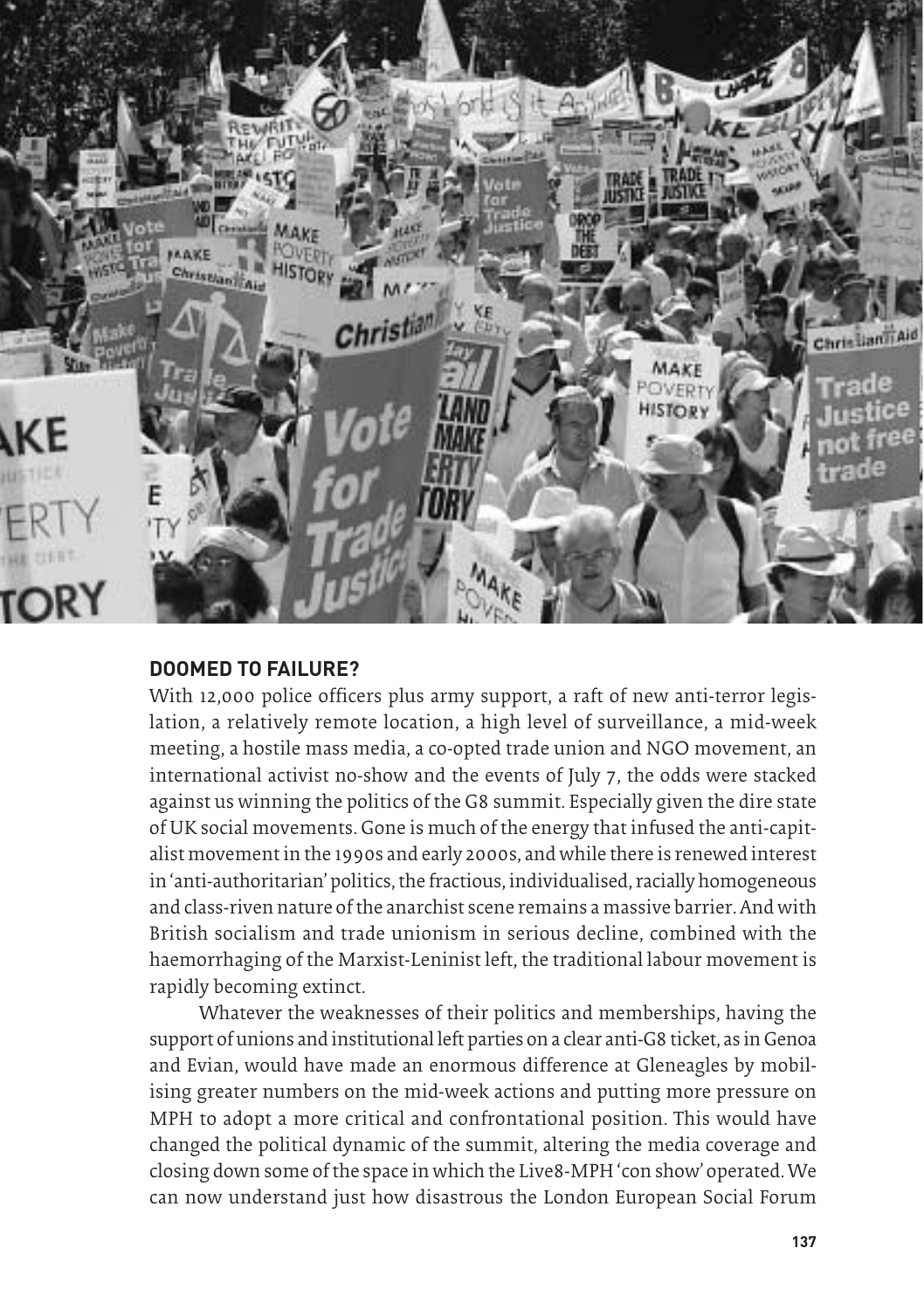(ESF) was in its failure to allow a meaningful dialogue to take place across a wide spectrum of actors on how to approach the G8.

Another major factor against us was the press. The corporate and stateowned media machine was always going to be a lost cause, but media complicity with the G8 was at an all-time high in terms of its sophisticated 'good protester/ bad protester' strategy. Beginning more than a year away from the summit, rarely would a couple of weeks go by without a series of articles promoting the ominous spectre of potentially 'violent anarchists' planning to disrupt progress on Africa as part of their 'extremist agenda'. Undercover reporters would magically infiltrate open public meetings of Dissent!, lacing their sensationalist reportage with military-style language to describe the use of fairly innocuous protest props. Contrast this with the deification of those celebrities and NGOs 'responsibly' lobbying the G8 on Africa and their commitment to the hungry, needy and helpless. As the summit approached, these black and white stories would become a daily phenomenon. The de-mobilising ideological effect of this kind of media bombardment cannot be underestimated.

Arguably the biggest obstacle of all, however, came from some of the very campaigning organisations and groups that are often – and wrongly – seen as either members or allies of the 'global justice movement'. In contrast to almost all previous G8 summits (except, interestingly, the 1998 Birmingham summit), the major civil society mobilisation for the G8 – MPH – comprising the major trade unions, development NGOs and faith groups with 'political celebrities', shamelessly organised *in favour* of the summit! And what a breathtakingly effective mass disinformation campaign it proved to be. MPH's white wristband mania and star-studded PR succeeded in simultaneously capturing millions of ordinary people's imagination about global poverty and, with the added last-minute support of the Live8 concerts, leading them as far away from the authors of that poverty as possible.

By turning the spectacle of summit-stopping on its head, MPH-Live8 served to grant the G8 and their multi-national corporations a legitimacy they have never previously enjoyed and went a long way to ensuring that Dissent! and G8Alternatives stood little chance of ideologically contesting the summit. But were we really just innocent victims of a cleverly orchestrated hijack? It would be convenient to think so. In reality, however, we played right into the hands of the G8-MPH-Live8 scam.

## **MAKING POVERTY SOCIAL MOVEMENTS HISTORY**

There's no doubt that the rise and rise of global anti-capitalism in the decade or so since the Zapatistas declared war on neoliberalism from the Lacandón jungle of Chiapas has been nothing short of remarkable. Over the past 12 years, millions of us worldwide have been radicalised into political struggle and direct action against an economic system geared to the interests of capital and its ruling class.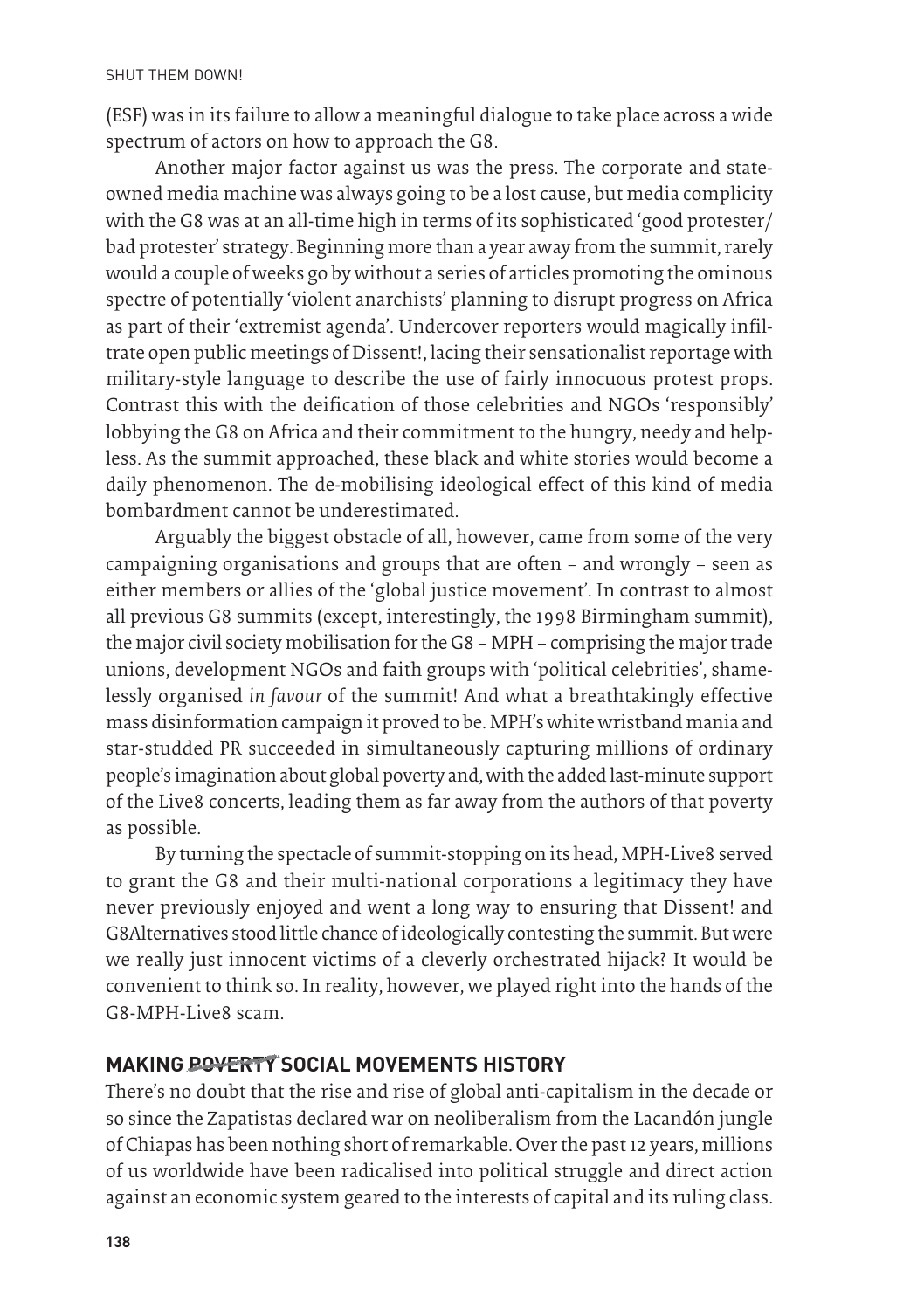We have achieved some great symbolic victories and concrete gains along the way, and at arguably the height of our 'counter-power' between 2001 and 2002, marked by the Genoa G8 and the Argentina popular uprisings, we were challenging almost every assumption, outcome and institution of neoliberal capitalism and corporate globalisation.

Most powerful of all has been the phenomenon of summit-stopping: wherever and whenever the global capitalist institutions meet – the WTO, IMF, World Bank, G8, NATO – we have almost always followed them, bringing chaos to the streets, disruption to the meetings and occasionally succeeding in shutting them down*à la* Seattle and Prague. As throughout history, power has quickly learnt from these experiences by geographically shifting most summits out of major Western cities and into remote mountain ranges or police states. However, for this year's summit, the G8 had limited options to hide away in the UK, and however difficult Gleneagles was to penetrate it still offered the possibility for a more successful repeat of the Evian blockades. If only the huge anti-war feeling in Europe over Iraq could be mobilised to Scotland, the potential for the UK's presidency of the G8 summit to become a political disaster was very real.

Disrupting the G8 would not have simply been a diplomatic embarrassment to the British state. This year's G8 was an absolutely crucial summit for rich countries to get their act together amid the continuing slowdown in the world economy, rising oil prices and dwindling reserves, and the new-found solidarity among Third World countries which have been blocking further liberalisation in the WTO since the 2001 Doha Ministerial. The G8 needed to work together with their business elites to get consensus on how to kick-start the neoliberal globalisation agenda in their interests, as well as try to overcome differences on international terrorism and the future course for Iraq. A protest movement capable of bringing media and public attention to the real nature of the G8 summit and the implications of their agenda for all of us would have been a major victory with powerful repercussions for an anti-capitalist resurgence.

Faced with this scenario, the UK government knew it needed a plan to avoid the battle scenes of previous summits, and a set of powerful and influential allies to carry it off. The first stage was to ensure that the official agenda for the G8 summit took the moral high ground away from the protesters. A summit publicly focused on Iran, nuclear power or free trade – which were all actually discussed at length in Gleneagles – would have been a sitting target for activists and lefty journalists. In the 20th anniversary year of Live Aid, what better *cause célèbre*than Africa. The 'forgotten continent' had long been the centre-piece of Tony Blair and Gordon Brown's 'moral crusade', the cornerstone of their 'liberal internationalism'. They had seen how successful it was as a diversion the last time the G8 had met in the UK when the government and the Jubilee 2000 campaign worked together to make debt cancellation the big public concern of the Birmingham summit and then pull the wool over everyone's eyes afterwards – the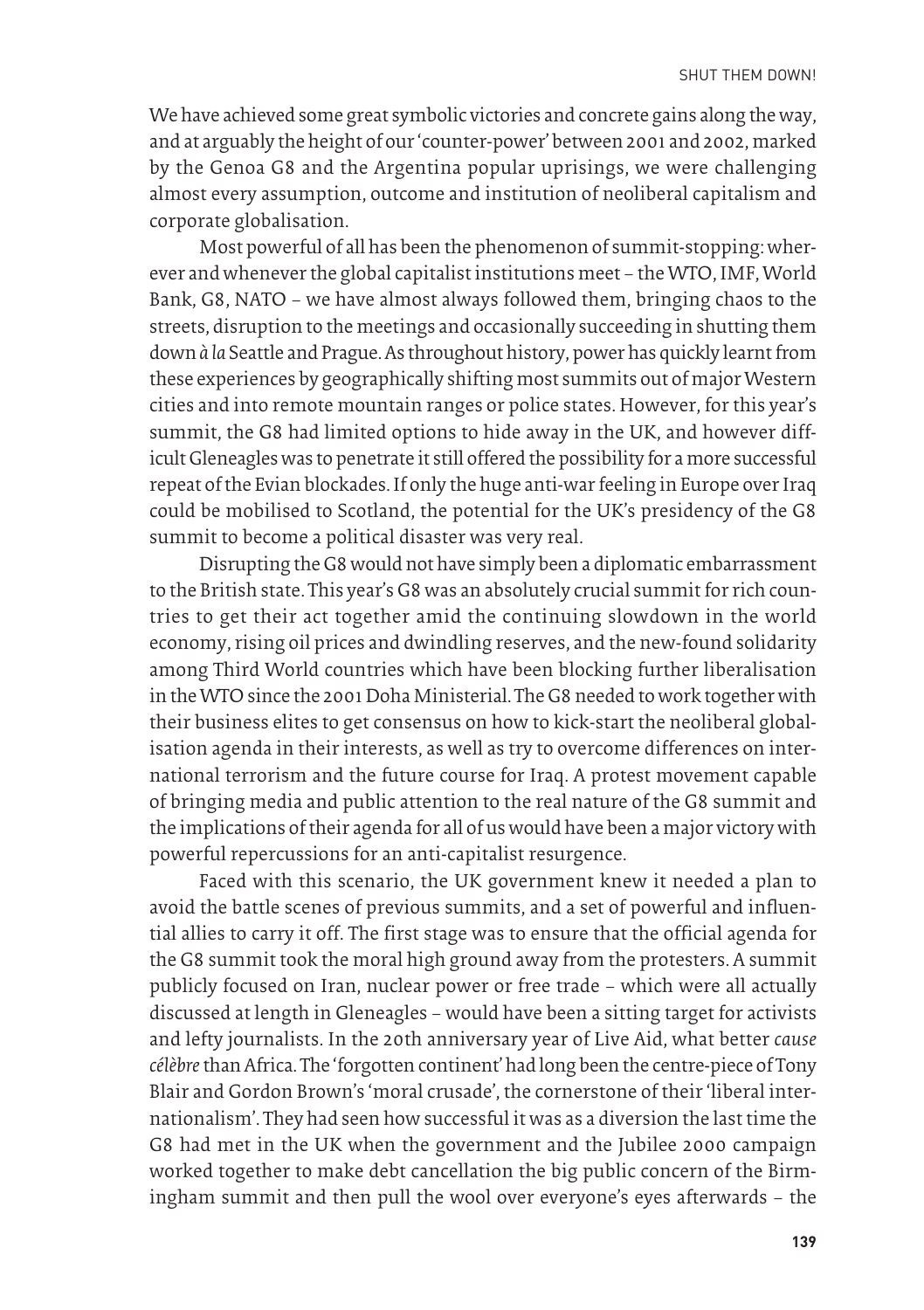

'historic promises' on debt were betrayed within weeks of the summit.

Africa was also one of those issues that would see journalists lose any remaining critical faculties and suddenly be unable to write anything bad about politicians. After all, who could be against a rhetorical agenda apparently aimed at saving dying babies, feeding the poor and malnourished, building new hospitals and schools, allowing poor countries to trade with us on a fairer basis, cancelling debts and promising new drugs to kids with AIDS? In a country where most people's understanding of Africa's history and problems has come from Bob 'give us your fookin' money' Geldof, saving Africa *again*was a perfect instrument to divert public attention away from the disaster in Iraq.

The Africa focus made sense for another, more crucial reason. What we often forget when drowned in what Rotimi Sankore calls the 'pornographic images of poverty in Africa' is that Africa is unimaginably rich.<sup>4</sup> Rich in the natural and human resources capitalism feeds on. Precious stones and metals, energy sources and cheap labour are in abundance with one prize increasingly valued above all others – oil. With the rise of Chavez in oil-rich Venezuela, the instability in Iraq and future uncertainty of Saudi supplies, getting hold of African oil has become a major priority for the G8 powers, not least because China is massively stepping up its presence on the continent and threatening the status quo. The US alone hopes to be importing 25 per cent of its oil from the African Gulf of Guinea region within the next ten years. European powers have of course been stealing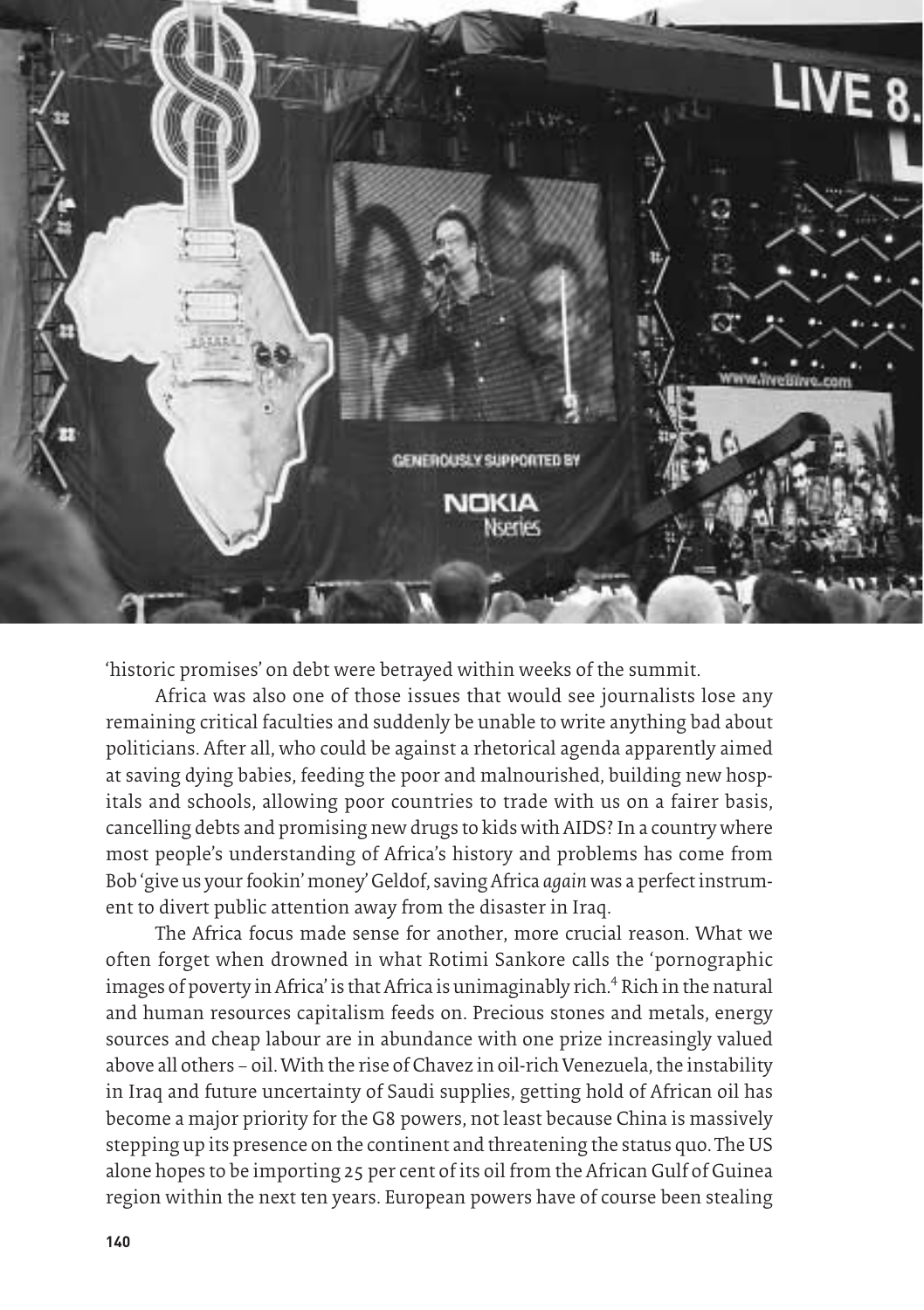and destroying these resources from Africa over the past five centuries, killing more than 100 million Africans in the process. Despite this, the continent remains a largely untapped reserve of profit hence the launch, at the 2002 G8 in Kananaskis, Canada, of the infamous NEPAD (New Partnership for Africa's Development) initiative, which locks African states into a progressive liberalisation of their economies under the tutelage of their former colonial masters.

NEPAD's slow progress and widespread illegitimacy among African civil society gave Blair and Brown the perfect opportunity to give the initiative fresh impetus for Gleneagles. So in February 2004, the government set up the Commission for Africa, fronted by Bob Geldof, to help create the political process of consensus-building between G8 governments, their corporations and Africa's core of neoliberal politicians. It was also a clever PR stunt: by having a majority of Africans on the Commission, its recommendations could be spun as being literally 'out of Africa'. In reality, the African Commissioners had been hand-picked by Blair and Brown, and formed a 'web of bankers, industrialists and political leaders with connections to the IMF and the World Bank, all committed to spreading the gospel of free market capitalism'.<sup>5</sup> Following strong input from Western oil and mining corporations, the Commission's 454-page report was ghost written by Geldof's biographer – Paul Vallely of *The Independent* – under the close supervision of the Department for International Development (DfID) and former World Bank chief economist, Sir Nicholas Stern.<sup>6</sup> Unsurprisingly, the report's recommendations for more aid, debt cancellation and fairer trade rules came with a rather large catch: African governments had to spend any new resources on turning their continent into a single capitalist market economy fit for foreign investment.

The next stage was to ensure that the major development NGOs were onside, a task made easier by the strong funding relationship between DfID and most NGOs working on international development issues. In 2003, a series of meetings are rumoured to have taken place between government officials and the leadership of Oxfam, which exposés by both *New Statesman* and *Red Pepper* have shown has particularly strong links to New Labour.7 Bringing Oxfam into the G8 inner core was a clever move by the government given its hegemonic role within the global development scene. This power is partly due to its size and wealth. In 2004, Oxfam UK's annual income surpassed £180m, three times more than agencies like Christian Aid. It is also the preferred aid agency of most foreign governments and other public bodies, receiving huge amounts of state funding for its work in developing countries.

The government also developed a strong relationship with a host of mainstream development NGOs, like Comic Relief, CAFOD, World Vision and DATA (Bono and Bill Gates' charity). Comic Relief's support for Blair and Brown's agenda was beneficial given that a large number of smaller, more politically radical NGOs and groups depend on the charity for funding, and its founder, comedy writer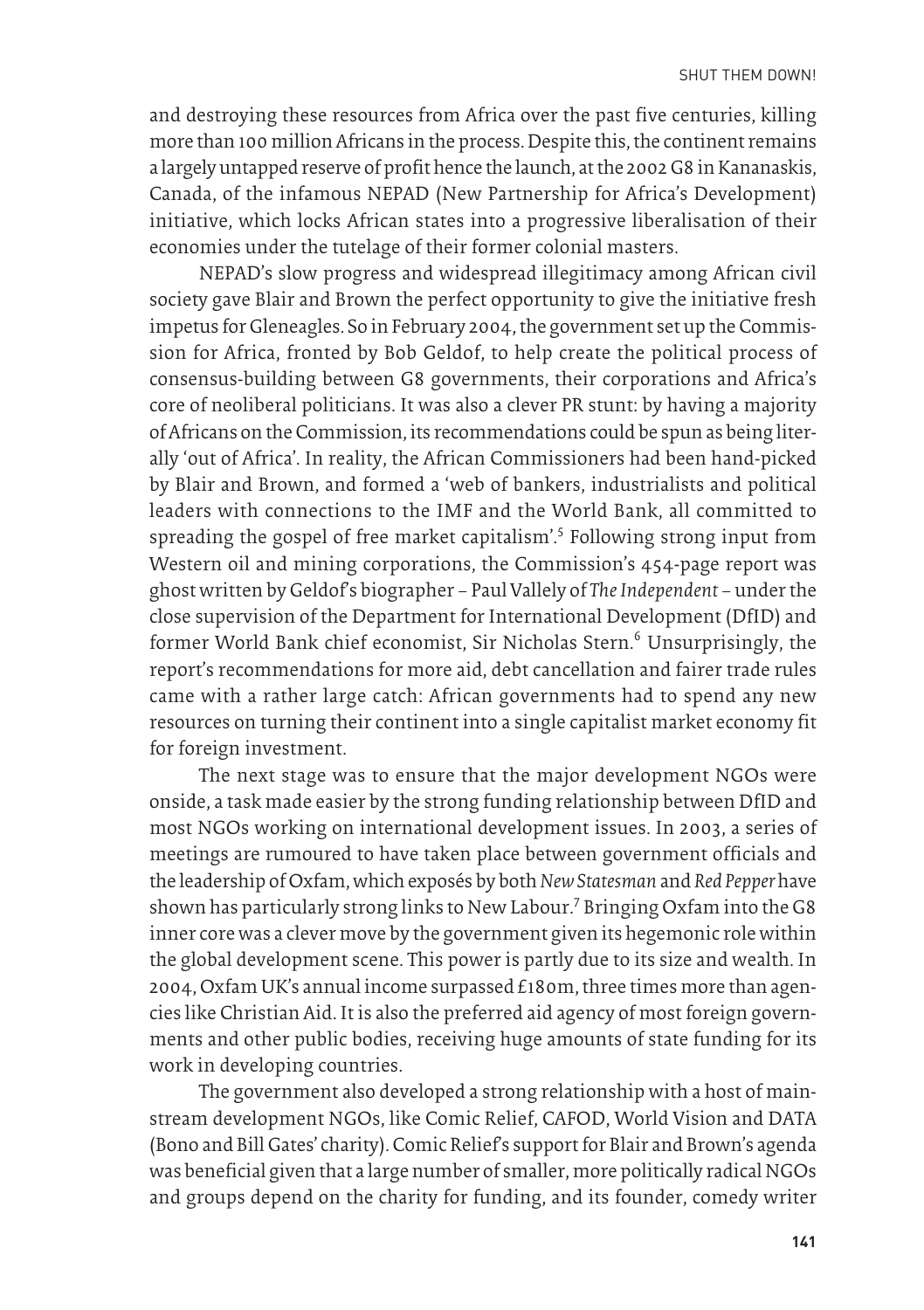turned film director, Richard Curtis, had incredible influence in the entertainment industry. Getting stars of stage and screen behind the government's G8 agenda would be an immense coup.

For their part, Oxfam and Comic Relief's willingness to be the government's junior partners was largely due to their desire to help undermine the growing interest of grassroots campaigners and movements in the global justice movement associated with the World Social Forum process. It is no secret that the reformist bloc of Northern development NGOs led by Oxfam had found itself increasingly marginalised as the poor and exploited of the global South suddenly emerged to represent and speak for themselves and not through the medium of the professional aid worker. And when the poor spoke, they read from a very different script to the Oxfams of this world, talking about 'self-organisation' and 'struggle from below' and the need to mobilise and organise independently of state, capital, party and trade union bureaucracies. This represented an enormous challenge to the traditional interest groups exerting leadership over civil society and left NGOs like Oxfam needing to be re-legitimised as the 'official' representatives of the poor. Working so closely with the government would enable Oxfam to have the means to do this and put social movements back in their box.

To ensure that the UK's 2005 presidency of the G8 was a mutually beneficial political success, New Labour, Oxfam and their celebrity friends hatched the perfect plan. Oxfam would initiate a feel-good, media-oriented NGO campaign for a mainstream audience with a simple concept: that 2005 really could be the year in which this generation could come together and make history by 'making poverty history'. Led by an international cast of stars from the worlds of music and film, the campaign would combine the best of corporate marketing, the obsession with celebrity culture and the enthusiasm of global justice to propel a straightforward message to a global audience: that the problems of the developing world, particularly Africa, could be solved by the richest countries making tiny sacrifices to increase aid, cancel debts and make trade fairer. Britain's presidency of the G8 and EU would increase the chances of this happening given Blair and Brown's 'undoubted commitment to Africa'.

It would be so politically uncontentious that everyone, from Rupert Murdoch to Nelson Mandela to the UK government, could support it. All the public would be asked to do was show its support for the UK government's stance by signing up to the campaign, sending the occasional email to world leaders to remind them of their moral duty to help the poor and wearing a special white wristband. To encourage as many NGOs and charities as possible to get involved, they would be allowed to sell these white wristbands and keep the money for their organisations, an arrangement that turned out to be a lucrative money-spinner for many. Once safely co-opted into the campaign, those NGOs who identified themselves with grassroots movements in the global South, like War on Want, the World Development Movement (WDM) and Friends of the Earth would be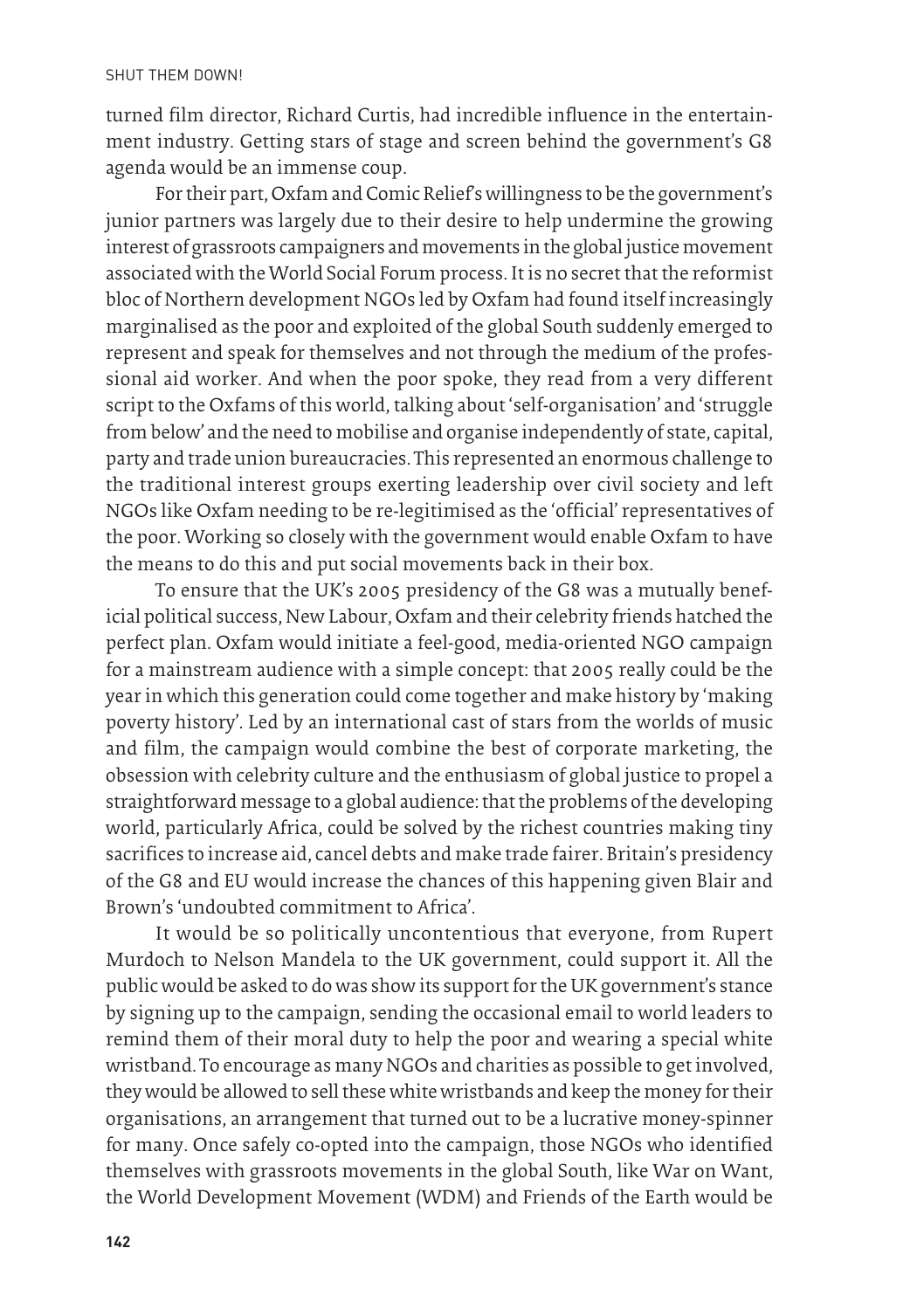

powerless to act as a clever celebrity-fronted spin-machine began to heap praise after praise on Blair and Brown for being ahead of other world leaders on trade, aid and debt.

These two leading neoliberal politicians would in turn be so comfortable with the MPH campaign that both could be publicly identified with its slogans and symbols, wearing the white wristband on the UK election campaign trail. While Iraq would no doubt still play badly on the doorsteps, Blair's promise to 'save Africa' would play well with his own party and help woo back much of middle England. Those critical on the outside would be pushed to the political fringes as the anti-poverty agenda gave no reason to protest against the G8. Anyone who took to the streets intent on causing trouble would just be violent anarchists intent on property damage and not serious about solving world problems. Those who spoke out would be labelled as 'cynics', or 'purists', who put idealistic visions of mass movements before the *realpolitik* of long-term, gradual social change. The idea was brilliant, all it needed was a name. Finally it came to them: they'd call it 'Make Poverty History'.

The success of the strategy was embodied in the July 2 Make Poverty History rally. The UK government had cleverly scheduled the G8 for mid-week to ensure that as few people as possible could turn up, and had got agreement from MPH that the main civil society mobilisation would be held on the Saturday before the mid-week opening of the summit. This was obviously to ensure that the large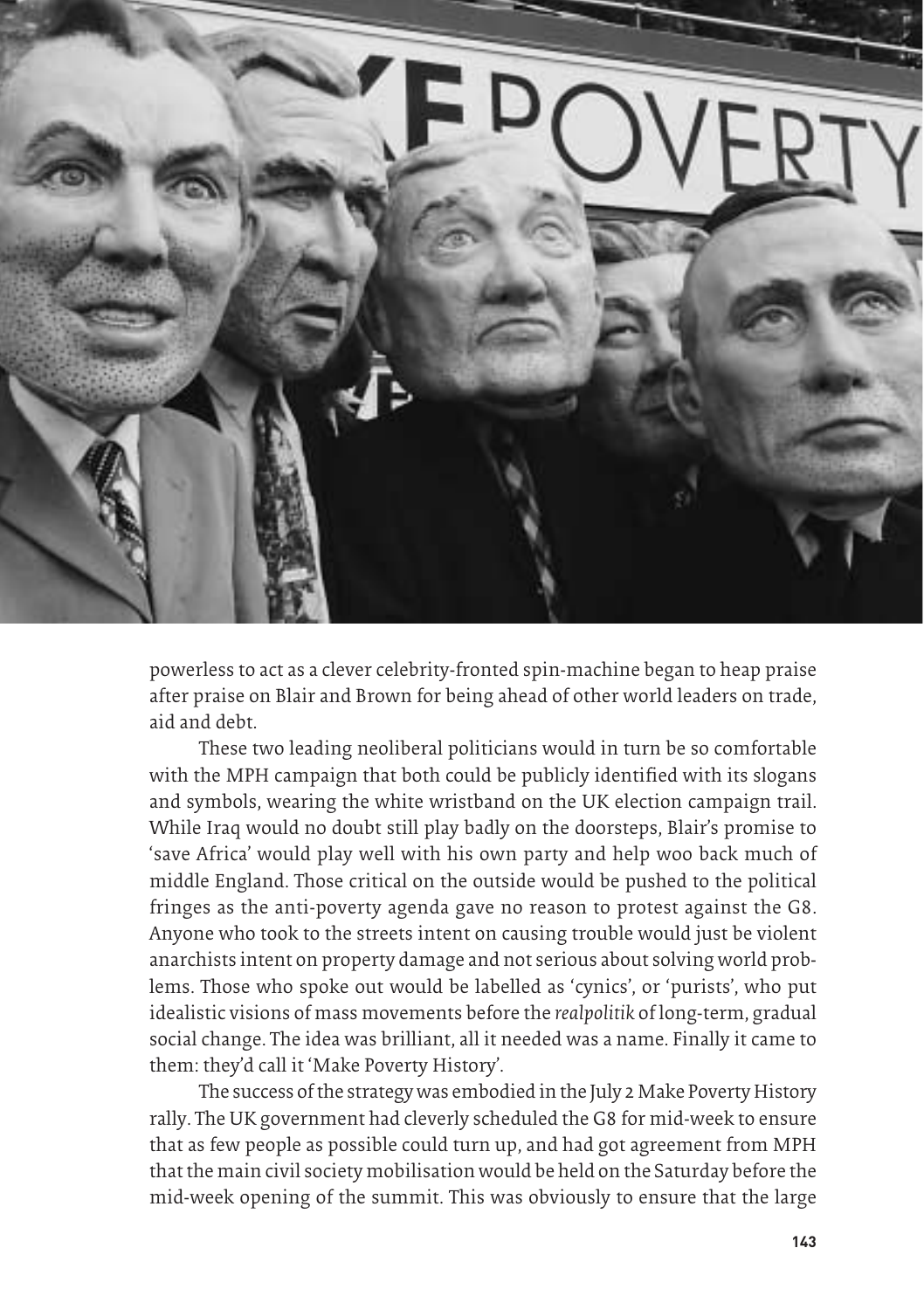

numbers of people expected could not be drawn into the counter-summit protests planned by Dissent! and G8Alternatives. In return, MPH had the full cooperation of Edinburgh City Council, the Scottish Executive and the local police. To make sure that the 'wrong people' didn't attend, the Stop the War Coalition's efforts to mobilise a big anti-war presence on the day were thwarted amid a furious spin strategy by MPH press officers to portray their event as a nice day out for middleclass families: '[It is] not a march in the sense of a demonstration, but more of a walk. The emphasis is on fun in the sun. The intention is to welcome the G8 leaders to Scotland and ask them to deliver trade justice, debt cancellation and increased aid to developing countries.'<sup>8</sup>

MPH worked with the Scottish Tourist Board to get cut-price weekend break transport, accommodation and tourist excursion deals for those planning to attend the 'welcome walk for the G8'. MPH's website and literature made absolutely no reference to the planned mid-week protests, counter-summits or blockades, or to the other mobilisations. Everything was geared for people to stay the weekend before the summit and then leave the city. In short, MPH succeeded in simultaneously mobilising hundreds of thousands of people to Scotland but away from the G8. The *coup de grace* came when MPH finally abandoned any semblance of not being run by the Treasury with the announcement that Gordon Brown had been invited to the July 2 rally. And just in case the pressure of MPH's moderate lobbying threatened to embarrass the G8's predictable inability to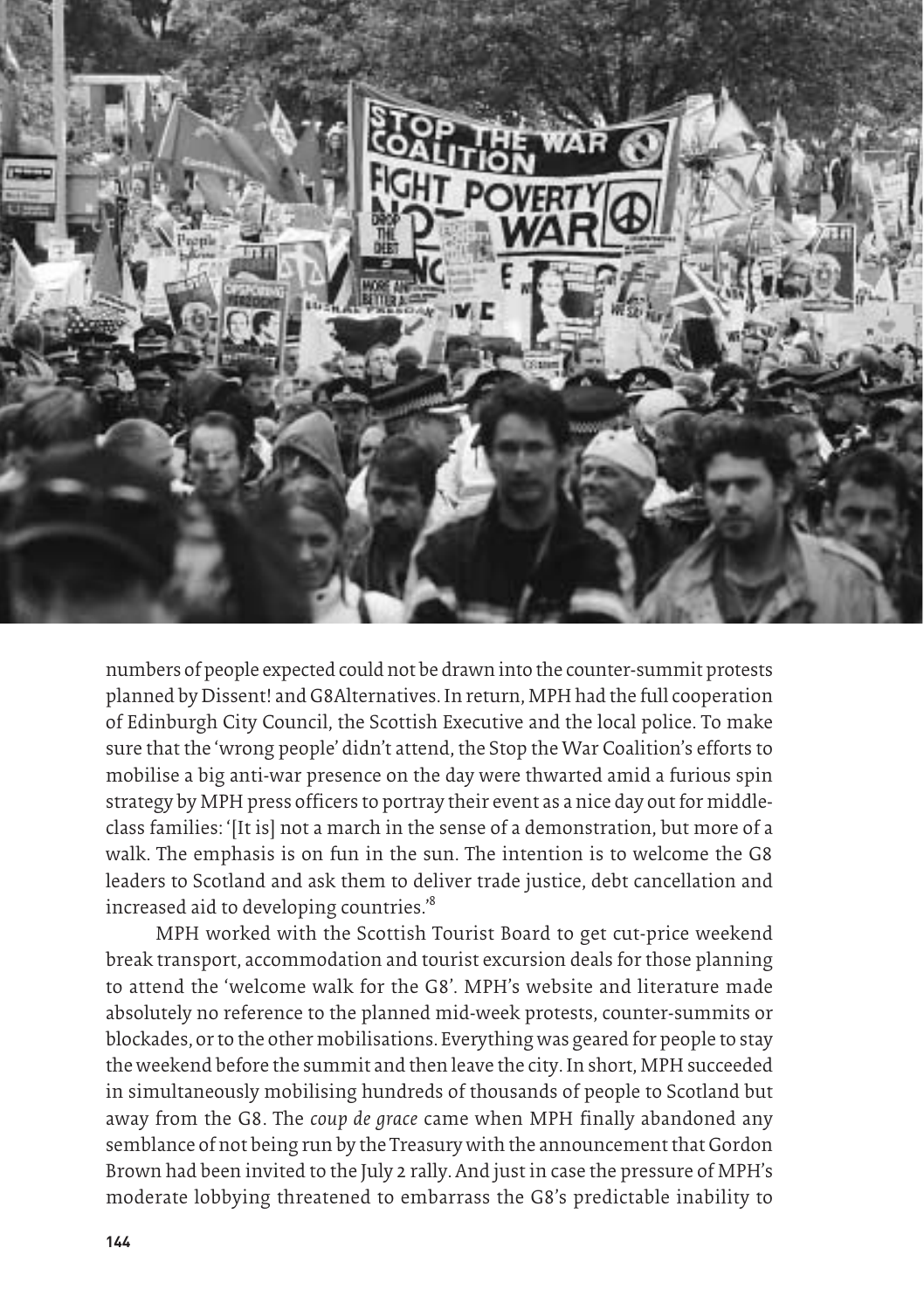deliver, Geldof's decision to stage the Live8 concerts diverted all media attention away from the July 2 and 6 demonstrations.

As we now know, the MPH-Live8 axis was almost completely successful. By cleverly focusing the Gleneagles G8 on the issues of Africa and global poverty through the Commission for Africa, the MPH campaign and the Live8 concerts, the G8 set the political agenda of the summit and the media coverage of it. While we will never know what would have happened if the London bombs hadn't turned the G8 summit into an irrelevant sideshow, it is obvious that the end of summit communiqué, which fell far short of even MPH's conservative demands, would still have been euphorically welcomed by Bono and Geldof at the postsummit press conference, ensuring that the next day's media coverage was dominated by heroic praise for Tony Blair and the G8. It therefore seems difficult to pinpoint how we could have really challenged the system in this way. After all, they had the money, the media, the human resources, the celebrities, the issues and the momentum. And they had the music (I'm joking). But surely we could and should have tried harder to resist the hijacking of the global justice movement and the co-optation of progressive forces. The big question is: why didn't we?

#### **DISSENT!'S POLITICAL VACUUM**

The G8's bogus agenda, and those civil society forces supporting it, demanded a principled opposition by the anti-capitalist movement. The deliberate silencing of African people, both those on the continent and the *diaspora* living alongside us in Europe, demanded the same solidarity we have shown to the indigenous movement of Chiapas, the landless workers of Rio Grande do Sul, the *piqueteros* of Buenos Aires, the militant trade unionists of Seoul, the Dalits of Mumbai and the Palestinians of Rafah. Sadly, none was forthcoming. Instead, we were complicit in that silence. Where was our solidarity with African people? Where were our booklets and handouts on the history of colonialism and slavery, the debt system, the 'new scramble for Africa'? Where were our critiques of the Commission for Africa and the G8 debt deal? Where were our public meetings about what the G8 was really all about? Where were our attempts to build new networks of struggle with African resistance movements?

To our eternal shame, the only real dissenting voices came not from us but from G8Alternatives – yes, the bloody SWP and fellow travellers! Only they took up the challenge of politics by hosting a genuine counter-summit and helping to produce an alternative Africa Commission report from African social movements themselves. For Dissent!, the fact that the G8 was focusing on Africa appeared irrelevant. For a movement that is so brilliant at bringing the struggles of Latin America and Asia, and the people of those struggles, to a Northern audience, why did we treat Africa so differently? As unpalatable as it may be, are we too suffering from our own form of 'institutional racism'?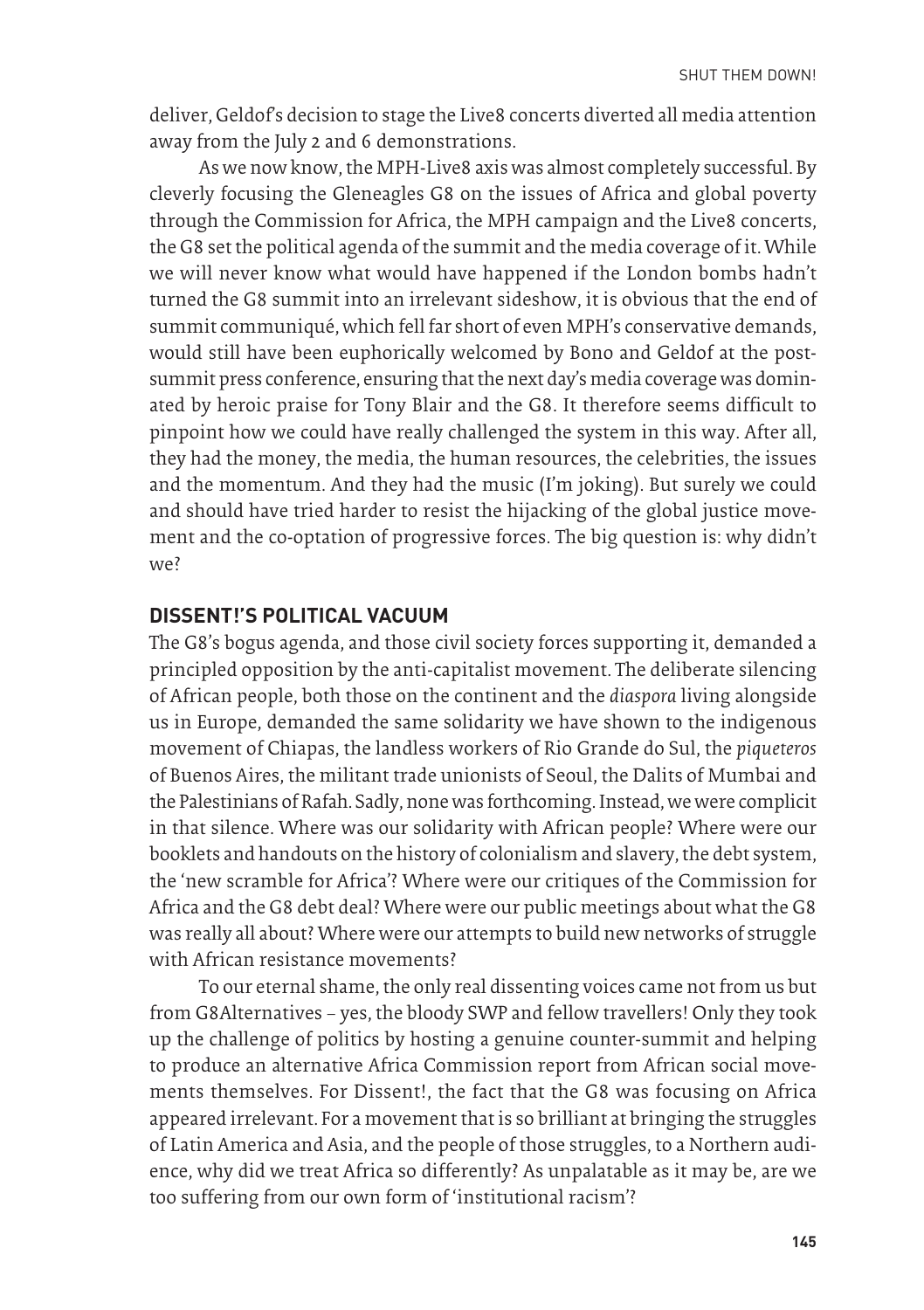Our refusal to confront MPH was also a major mistake. Most of us in Dissent! believed MPH to be a bunch of naïve NGOs whose campaign had been 'co-opted' by the UK government. In hindsight, this was just plain wrong: MPH was in fact the *creation* of the government and there was more than enough evidence around at the time to make this obvious. Instead of treating the NGOs in MPH as misguided allies, we should have taken them on directly. Instead of encouraging people to go and hold hands on their apolitical demonstration, we should have mobilised to cleverly hijack it. For instance, before the G8, there were calls within Dissent! for a multi-colour T-shirt bloc on July 2 with slogans subverting the 'Make Poverty History' brand. Imagine if we had taken a little time to promote this idea, to put out leaflets and stickers, to contact sympathetic groups in MPH and build up a little momentum. Imagine if the 10,000 anti-capitalists in Edinburgh for that rally had formed a giant bloc on the demonstration with a very different message to the white T-shirts of MPH. Instead, we had the rather pathetic spectacle of 300 black-clad activists locked down in an Edinburgh side street.

In my view, Dissent! was simply not able to organise strategically against the politics of the G8 for three main reasons. Firstly, we were constrained by our own dogma and ideology. Our core belief that the G8 is an illegitimate institution and represents a corrupt and undemocratic set of governments led to the logical conclusion that by taking on the G8's agenda we would have been effectively legitimising it and thus selling out. This view was pervasive. Alas, while such a principled stand may warm our hearts, in the context of this year's G8, it was ultimately self-defeating. Rightly rejecting the G8's popular mandate and its suitability for solving the world's problems did not stop us from using the Africa and climate change agenda to make that position more intelligible to a mainstream audience. This is precisely what MPH and Live8 were doing, as the quotation from DATA's Jamie Drummond at the beginning of this piece reveals. Friends who have never shown any prior interest in global justice issues could reel off the slogans 'more aid, trade justice, drop the debt' instantly, some even explaining why the aid was needed, the trade-distorting role of the Common Agricultural Policy and how much money was wasted on debt servicing. The fact that MPH's analyses and solutions were plain wrong gave us a great opportunity to engage a wider public in the kind of debates that can so often get more people on our side and involved in our movement. But Dissent! didn't have a view on these things, apart from in the most general of terms. It was in this vacuum we helped to create that the G8 agenda was legitimised by MPH and the media.

Secondly, in order to create the Dissent! mobilising network, we effectively suspended the issue-based elements of our anti-capitalism. The PGA hallmarks began as the ideological basis for our cooperation and the means by which we could exclude other anti-G8 forces with very different motivations and methods, such as vanguardist Leninist-Trotskyist parties. Yet our politics went no further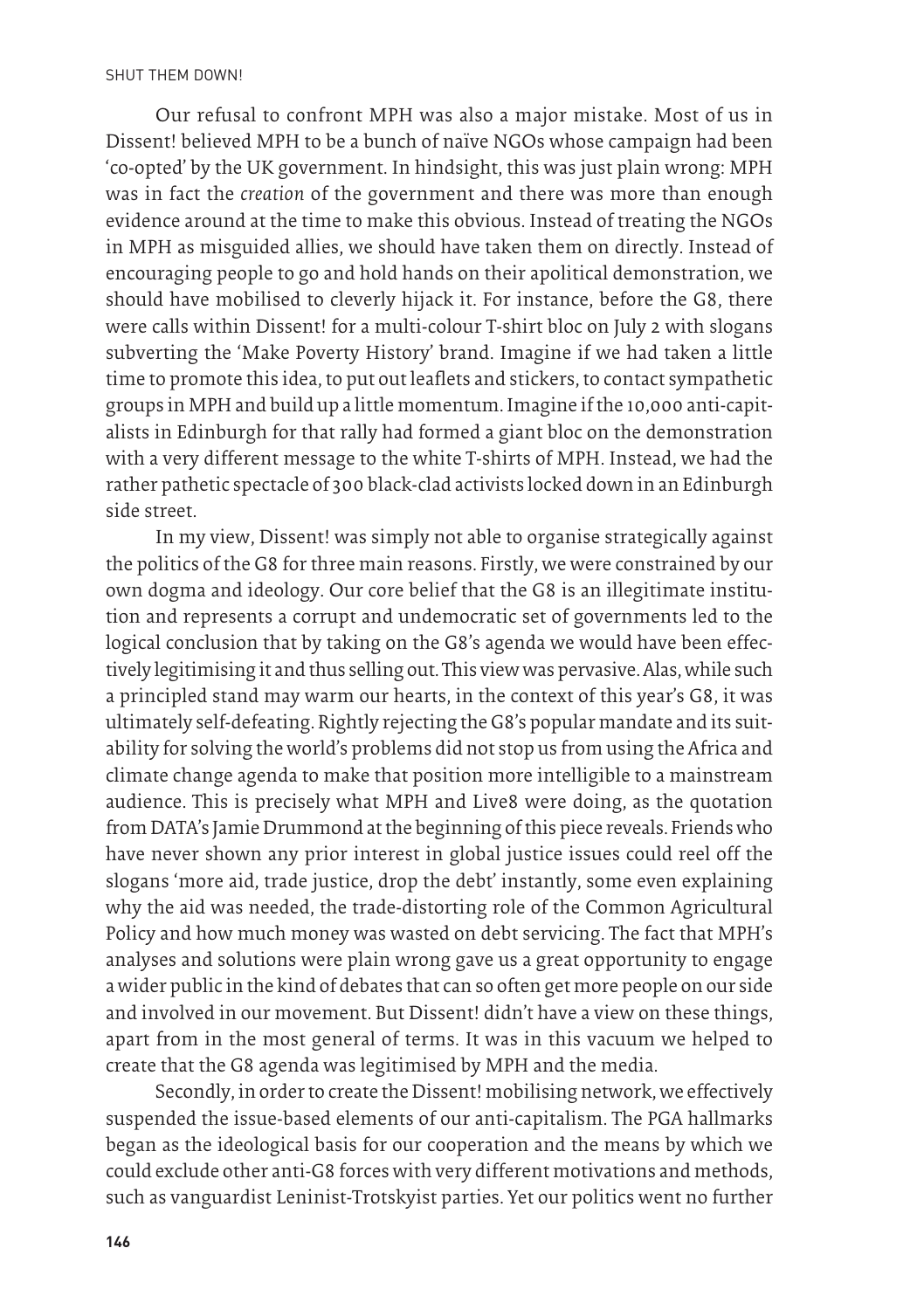

than that. Perhaps for this G8 no other path was possible and no one can deny that Dissent! proved essential to the sharing of practical organising information and tasks that enabled the mobilisation to happen. Nor can the difficulties involved in getting Dissent! off the ground be underestimated. But we need to recognise that the PGA hallmarks told people almost nothing about where we stood on the issues of the day or how our broad principles related to the British political context. This led to an over-simplification of our politics and gave too much ground to soundbites and slogans in place of deep and extended debate. For the G8, we needed to go beyond our own rhetoric and make anti-capitalism and horizontality accessible to the people 'out there'. Yet the very politics we were fighting for and the very identities of the different local groups and individuals in the network were suppressed in order to work together. This meant the opportunity for a more fruitful and ongoing dialogue with each other about what we were for, why were mobilising against the G8, where we stood on the G8 agenda, how we could resist it and how we could expand our movement, was lost.

Thirdly, our antipathy towards representative politics and the media led to a rejection of any attempt by groups and individuals within Dissent! to represent our politics to a wider audience. I believe we could have worked out a strategy to enable the network to contest the ideological discourse of the G8 without compromising the network idea and the principle that 'no one can speak on behalf of Dissent!'. This strategy would not have meant having official spokes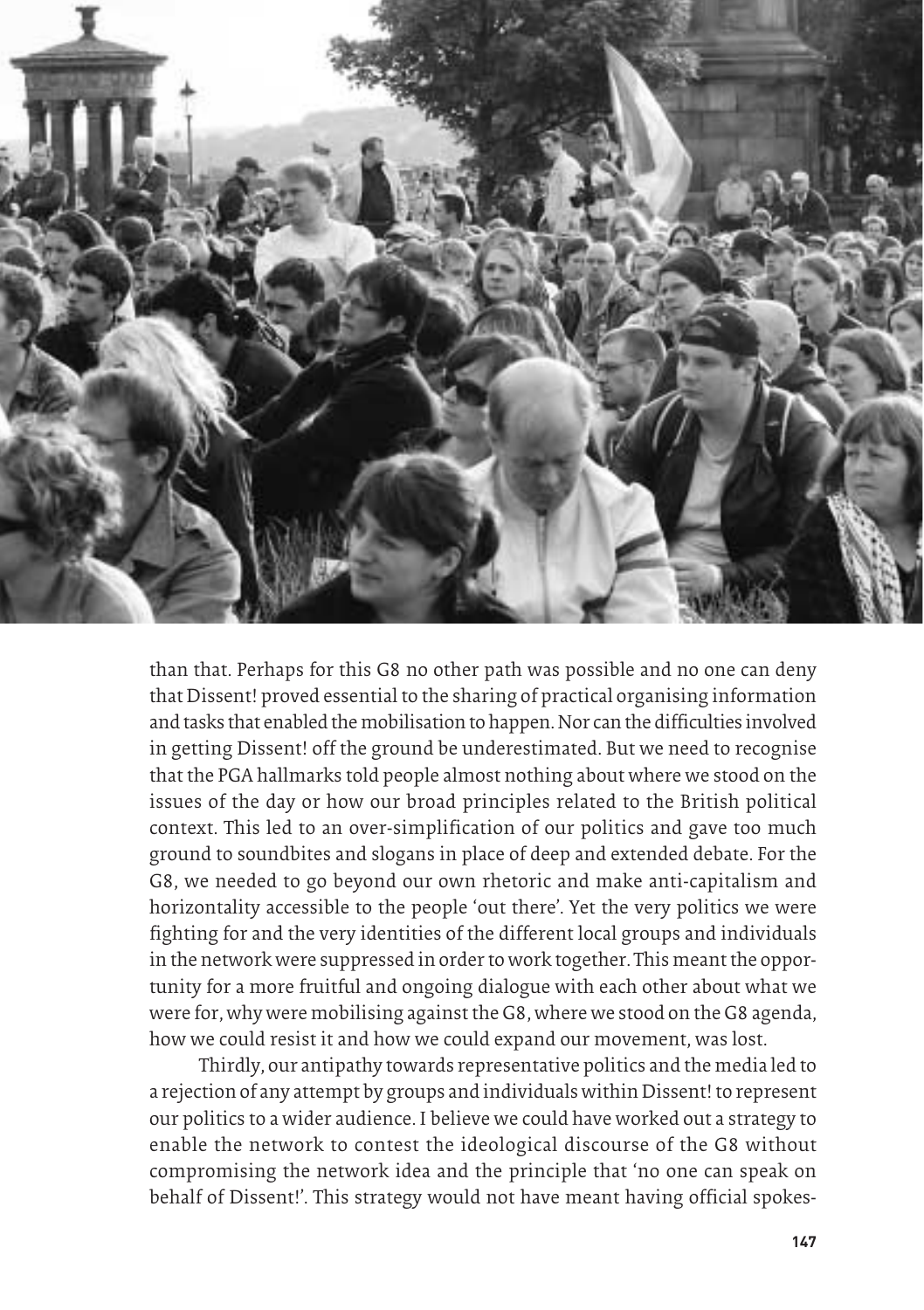people or putting ourselves at the mercy of corporate news reporting that sees every word twisted and deliberately misinterpreted. Nor would it have meant wasting months playing the media game when there were more important things to be done. Instead, we should have worked much more seriously on creating our own propaganda and media – in addition to and beyond Indymedia – to both communicate directly with 'ordinary people' and engage in counter-spinning against the G8. The mainstream media can be useful and thus used in this regard. Don't get me wrong: engaging with the media won't alter 99 per cent of the coverage and always runs risks of backfiring as we are anti-capitalists and the corporate interests behind the media want to destroy us. But journalists are also political players who always want information that will shaft the government, embarrass the local council or pour scorn on the police because, at the end of the day, it's a story and a career made. Taking some time to write a few letters, bombarding journalists with press releases, posting comments on a newspaper or magazine's website or even getting the odd useful news story in the mainstream press through an old friend or contact, can have benefits and at the moment is the only way of directly communicating with a mass audience.

In the same vein, Dissent!'s autonomous groups ought to have done more to actively politicise people through organising events, talks, lectures, stunts, producing literature and flyers with useful information on. The fact that this didn't happen wasn't just due to there being so few of us. Deep down, our ideological rejection of vanguardism and top-down, expert-led politics means that we shudder at the very thought of being an elite grouping, of organising mass meetings with speakers, of trying to get people to think like us – of recruiting! Yet this can go too far the other way and stop us working out innovative ways to have political meetings with people we don't know, who don't necessarily share our way of thinking and speaking without compromising our politics. Another related factor is a profound lack of confidence in our own politics and knowledge. Horizontality has become something to hide behind instead of having an opinion on the state of the world and what to do about it in case we're wrong. As in any movement, some of us are well-read and have formed political opinions and analyses over a long period; others are only just discovering the literature and the legacy of this movement and are unsure of not just what they believe in but the best way to express themselves. Yet it seems that we are all afraid of intellectual confrontation, of talking outside of our own circles. It was pretty clear that during the build-up to the G8, most of us knew very little about Africa and thus didn't feel confident about engaging with the issues, leaving them to the NGOs.

## **WHERE TO NOW?**

It is clear that the Dissent! network proved an incredible success in bringing together like-minded groups, networks and individual activists to mobilise collectively against the G8 summit in Scotland. Let us not undervalue our collective